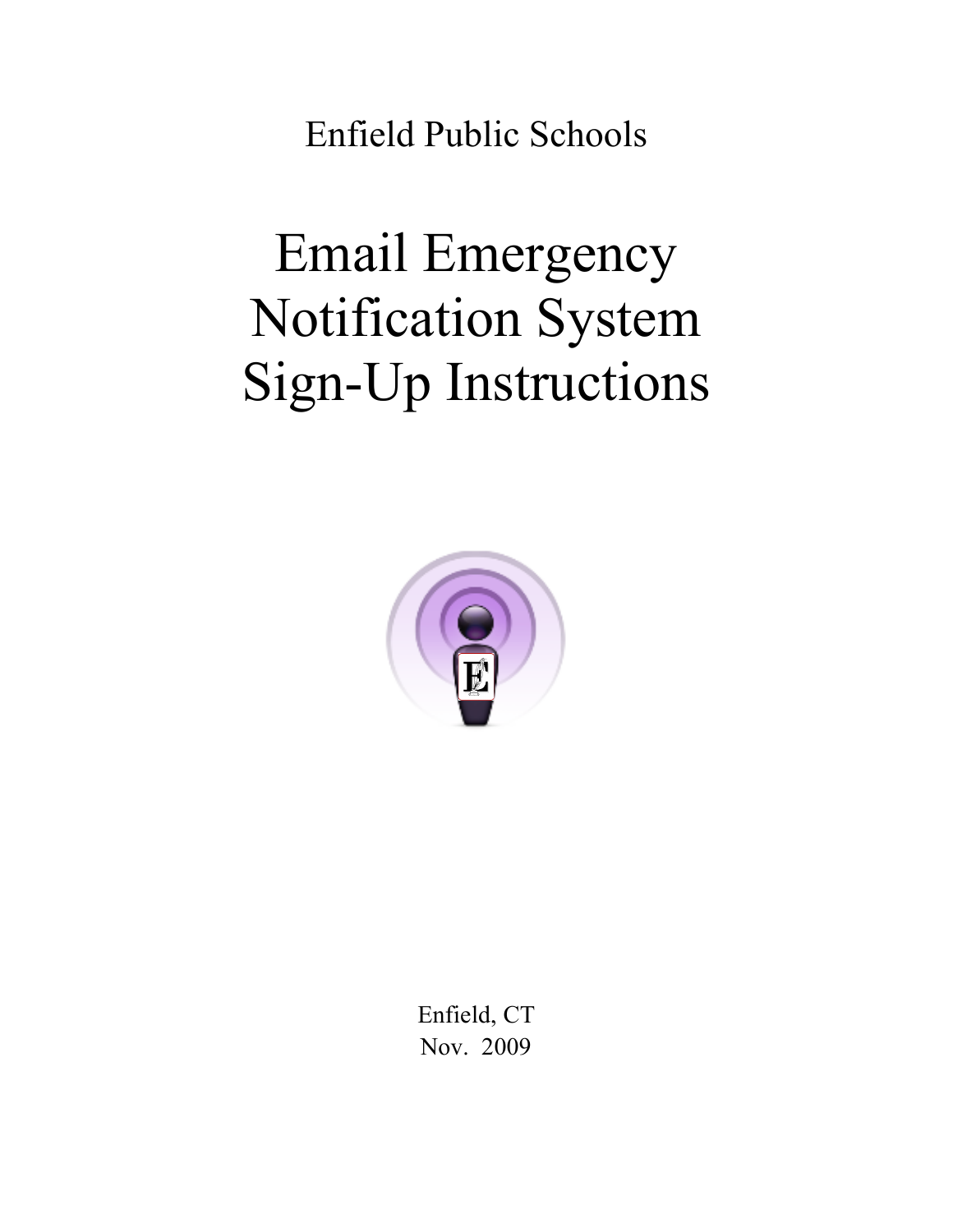## **Email Emergency Notification System**

Enfield Public Schools will be implementing an Email Emergency Notification System through our new SharpSchool website. You can visit the site and sign up for email notification of school closings, delays and early dismissals on the district homepage at www.enfieldschools.org. In the event of a district wide event, you will only receive one notice.

If you choose not to use the Notification System on the website, you will still find relevant information regarding closings, delays and early releases on television, radio, the District homepage www.enfieldschools.org and the snowline @ 253-5170.

We look forward to providing our students and parents with the most effective means necessary regarding notifications. Thank you for your participation.

Emergency Notification Sign-up Instructions

- 1. Visit www.enfieldschools.org
- 2. Click on the 'Sign up for the EPS Email Notifications' link on the left hand side of the homepage (under the superintendent's contact information) for school closings, delays and early releases.
- 3. Click on 'Subscribe' on the right hand side.
- 4. The subscription page requires an email address. Be sure to check the box next to ' **! Enfield School District'**.
- 5. Click 'Submit'
- 6. You will have to check your email and click on the link in the verification email to validate your subscription.
- 7. You are now signed up. You can unsubscribe at any time with the link at the bottom of each message to stop receiving email notifications.

Note: All notices will come from the email address: "notification@intrafinity.com". You may want to add the sender, notification@intrafinity.com, to your address book to prevent it from being marked as spam.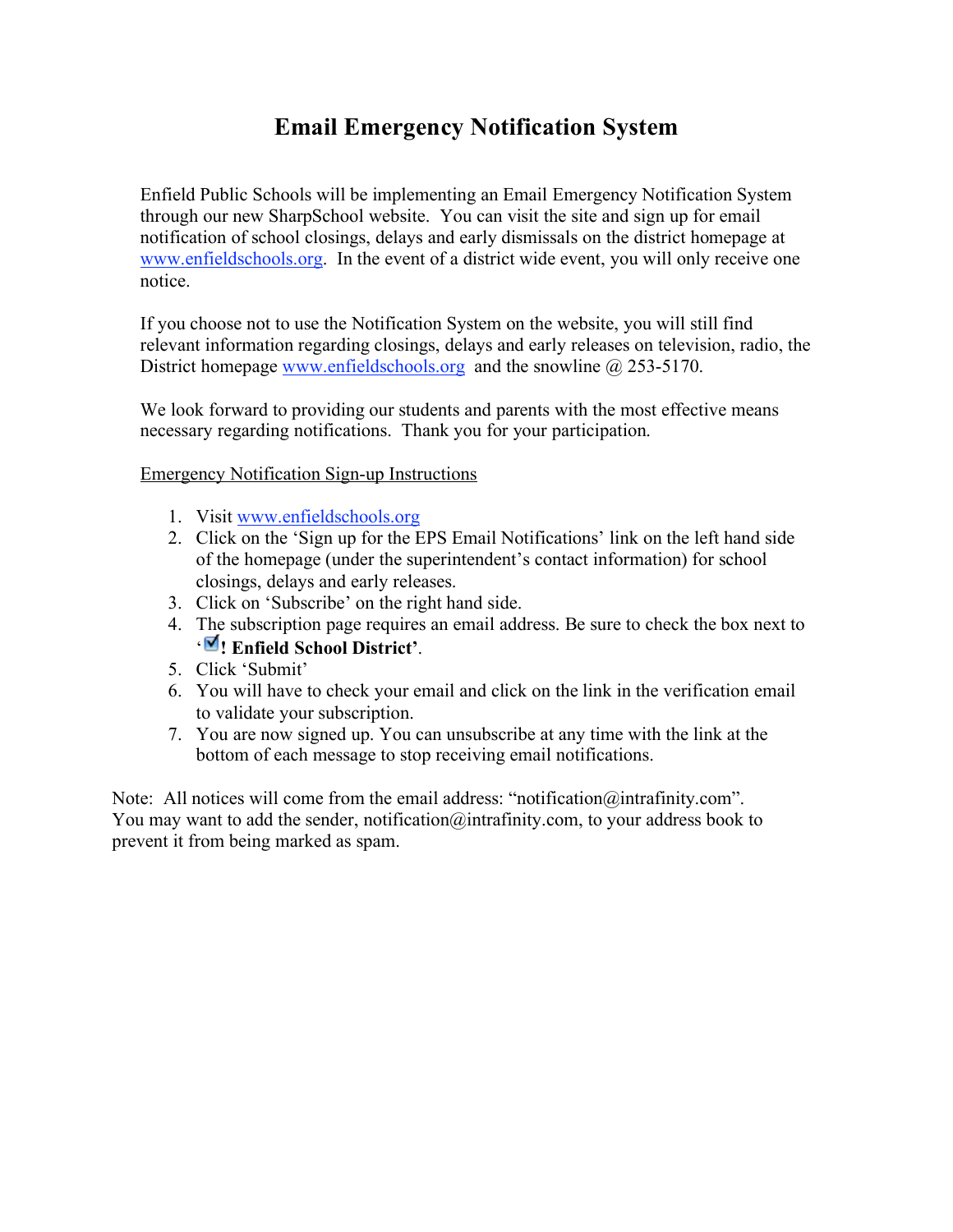### The Process

*Click on link on main page.*



*Choose Newsletter – "Newsletter" is SharpSchool's term for the process. We refer to it as the EPS Email Emergency Notification System.*

| <b>Newsletters</b>                                                                                       | RSS Feed <b>&amp; Subscribe</b> |
|----------------------------------------------------------------------------------------------------------|---------------------------------|
| ! Enfield School District<br>Subscribe to receive district-wide closure and emergency notices via email. |                                 |

*When you choose to "subscribe"….*

| <b>Subscribe to Newsletter</b> |                                                                                                                                       |  |  |  |  |
|--------------------------------|---------------------------------------------------------------------------------------------------------------------------------------|--|--|--|--|
| <b>Email Address</b>           | An email will be sent to you to confirm your subscription.                                                                            |  |  |  |  |
| <b>Preferred Email Format</b>  | $\odot$ HTML<br>Plain Text                                                                                                            |  |  |  |  |
| <b>Newsletters</b>             | Select all Newsletters<br>! Enfield School District<br>Subscribe to receive district-wide closure and emergency notices via<br>email. |  |  |  |  |
|                                | Submit<br>Cancel                                                                                                                      |  |  |  |  |

*Enter in your email address and a confirmation email is sent to you.*

#### M ! Enfield School District

Subscribe to receive district-wide closure and emergency notices via email.

#### **Newsletter Subscription**

A verification email has been sent to your registered email address. Please click on the link in the verification email to validate your subscription.